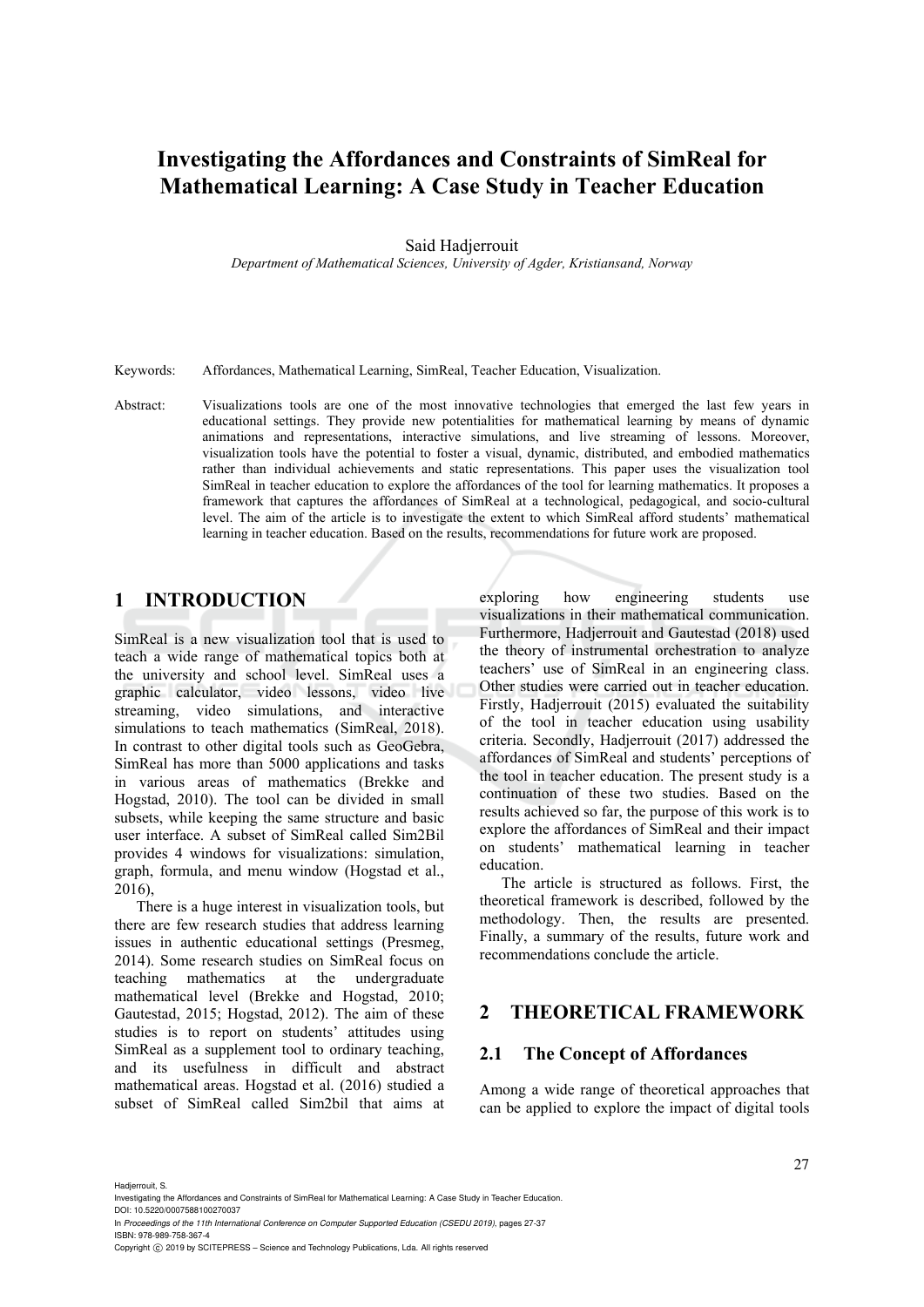on mathematics learning (Geiger et al., 2012), the theory of affordances provides the most appropriate framework to address the impact of SimReal on learning mathematics in teacher education.

The term "affordance", originally proposed by the perceptual psychologist James J. Gibson in his book "The Ecological Approach to Visual Perception" (Gibson, 1977), refers to the relationship between an object's physical properties and the characteristics of a user that enables particular interactions between user and object.<br>More specifically, Gibson used the term specifically, Gibson used the term "affordance" to describe the action possibilities offered to an animal by the environment with reference to the animal's action capabilities (Osiurak, et al., 2017)

The concept of affordances was introduced to the Human-Computer-Interaction community by Donald Norman in his book "The Psychology of Everyday Things" (Norman, 1988). Accordingly, the term "affordance" refers to the perceived and actual properties of the thing, primarily those fundamental properties that determine just how the thing could possibly be used.

A number of research studies used Norman's ideas to implement the concept of affordances in various educational settings. For example, Turner and Turner (2002) specified a three-layer articulation of affordances: Perceived affordances, ergonomic affordances, and cultural affordances. Likewise, Kirchner et al. (2004) described a threelayer definition of affordance: Technological affordances that cover usability issues, educational affordances to facilitate teaching and learning, and, social affordances to foster social interactions. In mathematics education, Chiappini (2012) applied the notions of perceived, ergonomic, and cultural affordances to Alnuset, a digital tool for high school algebra.

De Landa (2002) emphasized that affordances are not intrinsic properties of the object. Rather affordances become actualized in specific context, e.g. the socio-cultural context of the classroom. In other words, affordances emerge from the relationship between the object and the particular environment with which it is interacting. From this perspective, the specific context of the mathematics classroom may include several artifacts or tools that interact with the user. Accordingly, the artifacts being used in a mathematics classroom have affordances and constraints. These may include paper-pencil techniques, the blackboard, Interactive White Board (IWB), Power Point slides, and diverse digital tools, such as Smart phones, IPad, GeoGebra, SimReal, and mathematics itself by means of symbols, notations, representations, etc. Artifacts with their affordances and constraints interact with the user.

### **2.2 SimReal Affordances**

Based on the research literature described above and the specificities of mathematics education, this study proposes three categories of affordances and constraints at six different levels (Figure 1):

- a) Technological affordances that describe the functionalities of the tool
- b) Pedagogical affordances at four levels:
- Pedagogical affordances at the student level or mathematical task level
- Pedagogical affordances at the classroom level or student-teacher interaction level
- Pedagogical affordances at the subject level, that is the area of mathematics being taught
- Pedagogical affordances at the assessment level



Figure 1: Three categories of SimReal Affordances at six different levels.

c) Socio-cultural affordances that cover curricular, cultural, and ethical issues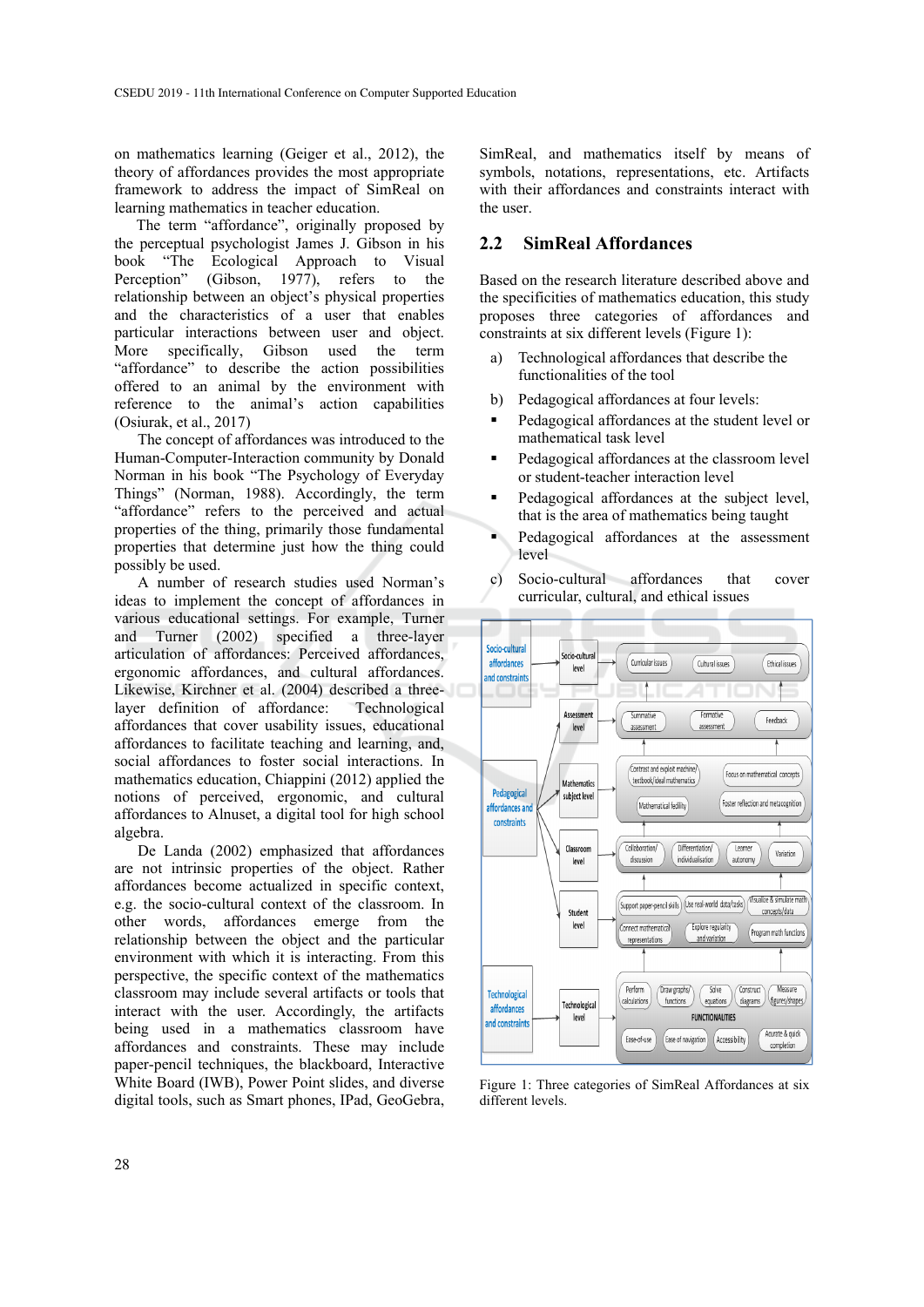There are two types of technological affordances: Ergonomic and functional affordances. From the ergonomic point of view, these are ease-of-use, easeof-navigation, accessibility at any time and place, accuracy and quick completion of mathematical activities. From the functional point of view, SimReal helps to perform calculations, draw graphs and functions, solve equations, construct diagrams, and measure figures and shapes. Technological affordances are a pre-requisite for any digital tool and provide support for pedagogical affordances.

There are several pedagogical affordances that can be provided at the student level, e.g., using the tool to freely build and transform mathematical expressions that support conceptual understanding of mathematics, such as collecting real data and create a mathematical model, using a slider to vary a parameter or drag a corner of a triangle in geometry software, moving between symbolic, numerical, and graphical representations, simulating mathematical concepts, or exploring regularity and change (Pierce and Stacey, 2010). At this level, the motivational factor is important, especially when using visualizations to engage students in mathematical problem solving. Furthermore, feedback in various forms to students' actions may foster mathematical thinking. Programming mathematical tasks may also be a way of using SimReal for learning and understanding.

Likewise, several pedagogical affordances can be provided at the classroom level (Pierce and Stacey, 2010). Firstly, affordances that result in changes of interpersonal dimensions, such as change of teachers' and students' role, less teacher-directed and more student-oriented instruction. Secondly, affordances that create more learner autonomy, resulting in students taking greater control over their own learning, and using SimReal as a "new" authority in assessing learning. Other affordances at this level are change of social dynamics and more focus on collaborative learning and group work, as well as change of the didactical contract (Brousseau, 1997). Variation in teaching and differentiation are other affordances offered by digital tools at this level (Hadjerrouit and Bronner, 2014). This may result in flipping the classroom, which is another way of using SimReal at this level.

Furthermore, three types of pedagogical affordances can be provided at the mathematical subject level (Pierce and Stacey, 2010). The first one is fostering mathematical fidelity, looking at congruence between machine mathematics and ideal or paper-pencil mathematics, and promoting faithfulness of machine mathematics (Zbiek et al. 2007). The second affordance is amplifying and reorganizing the mathematical subject. The former is accepting the goals to achieve those goals better. Reorganizing the mathematical subject means changing the goals by replacing some things, adding and reordering others. For example, in calculus there might be less focus on skills and more on mathematical concepts (Pierce and Stacey, 2010). In geometry, there might be emphasis on more abstract geometry, and away from facts, more argumentation and conjecturing (Pierce and Stacey, 2010). Likewise, it may be useful to support tasks that encourage metacognition, e.g., starting with realworld applications, and using SimReal to generate results.

Affordances at the assessment level consist of summative and formative assessment. Summative assessment is important for testing, scoring and grading, and it can be provided in form of statistics that the tool generates. Formative assessment is equally important for the learning process. Feedback is an essential condition for formative assessment. It can take many forms, e.g., immediate feedback to students' actions, a combination of conceptual, procedural, and corrective information to the students, or asking question types, etc.

Finally, several socio-cultural affordances can emerge at this level. Firstly, an important affordance is that SimReal should provide opportunities to concretize the mathematics subject curriculum in teacher education. Secondly, SimReal should be tied to teaching mathematics in schools, and support the learning of mathematics at the primary, secondary, and upper secondary level. In other words, SimReal should take the requirement of adapted education into account. Finally, other socio-cultural affordances can also emerge at this level, in particular those related to ethical, gender, and multicultural issues.

## **3 THE STUDY**

## **3.1 Participants**

Fifteen teacher students  $(N=15)$  from a technology and mathematics-based course in teacher education participated in this work. The students were categorized on the basis of their knowledge level in mathematics associated with their study programmes: Primary teacher education level 1-7, primary teacher education level 5-10, advanced teacher education level 8-13, and mathematics master's programme.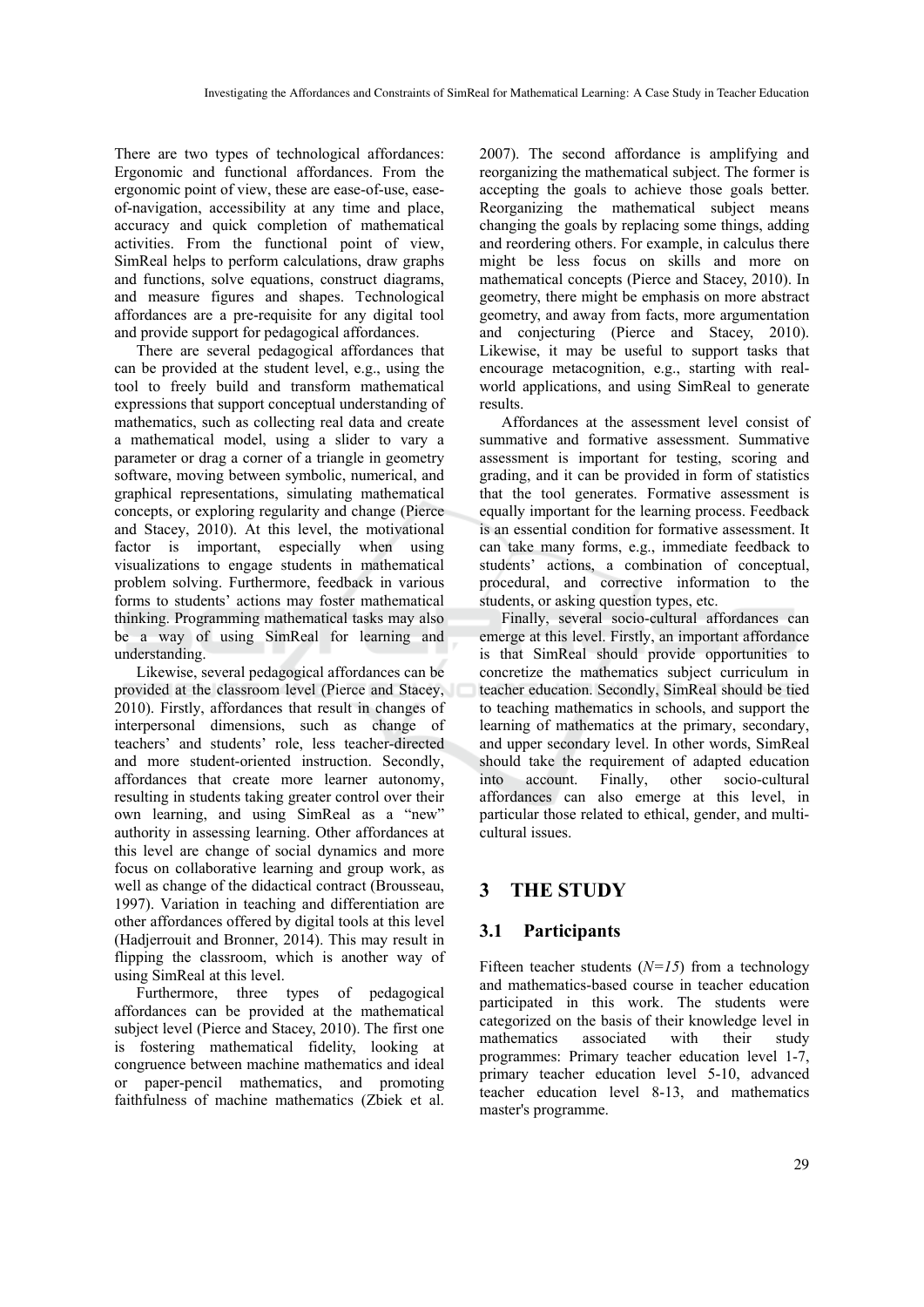The recommended pre-requisites were basic knowledge of ICT (information and communications technology) and experience with standard digital tools like text processing, spreadsheets, calculators and Internet. No prior experience with SimReal was required.

## **3.2 Activities**

A digital learning environment centered around SimReal was created over two weeks, starting from 25 August to 8 September 2016. An example of SimReal utilization is given in figure 2.



Figure 2: Example of SimReal utilization in mathematics education.

The environment included video lectures, visualizations, and simulations of basic, elementary, and advanced mathematics, and diverse online teaching material. Basic mathematics focused on games, dices, tower of Hanoi, and prison. Elementary mathematics consisted of multiplication, algebra, Pythagoras and Square theorems, and reflection. The topics of advanced mathematics were measurement, trigonometry, conic section, parameter, differentiation, and Fourier.

To assess experiences on specific mathematical topics that are of considerable interest for students, two specific mathematical tasks were chosen. The first one was Pythagoras theorem (Pythagoras theorem, 2018). There are many ways of representing Pythagoras. The theorem has also been given numerous proofs. These are very diverse, including both geometric and algebraic proofs, e.g., proofs by dissection and rearrangement, Euclid's proof, and algebraic proofs. Thus, Pythagoras is

more than just a way of calculating the lengths of a triangle. An example of representing the theorem is given in the following figure (Figure 3).



Figure 3: An example of representation of Pythagoras theorem.

The second task was the Square theorem (Square theorem, 2018). Like Pythagoras, there are many ways of using and representing the theorem (Figure 4).



Figure 4: An example of representation of the Square theorem.

#### **3.3 Methods**

This work is a single case study in teacher education. It aims at exploring the affordances of SimReal for mathematical learning in teacher education. The study is exploratory in nature. Both quantitative and qualitative methods were used to collect and analyze students' experiences with SimReal. The following methods were used:

a) A survey questionnaire with a five-point Likert scale from 1 to 5, and quantitative analysis of the results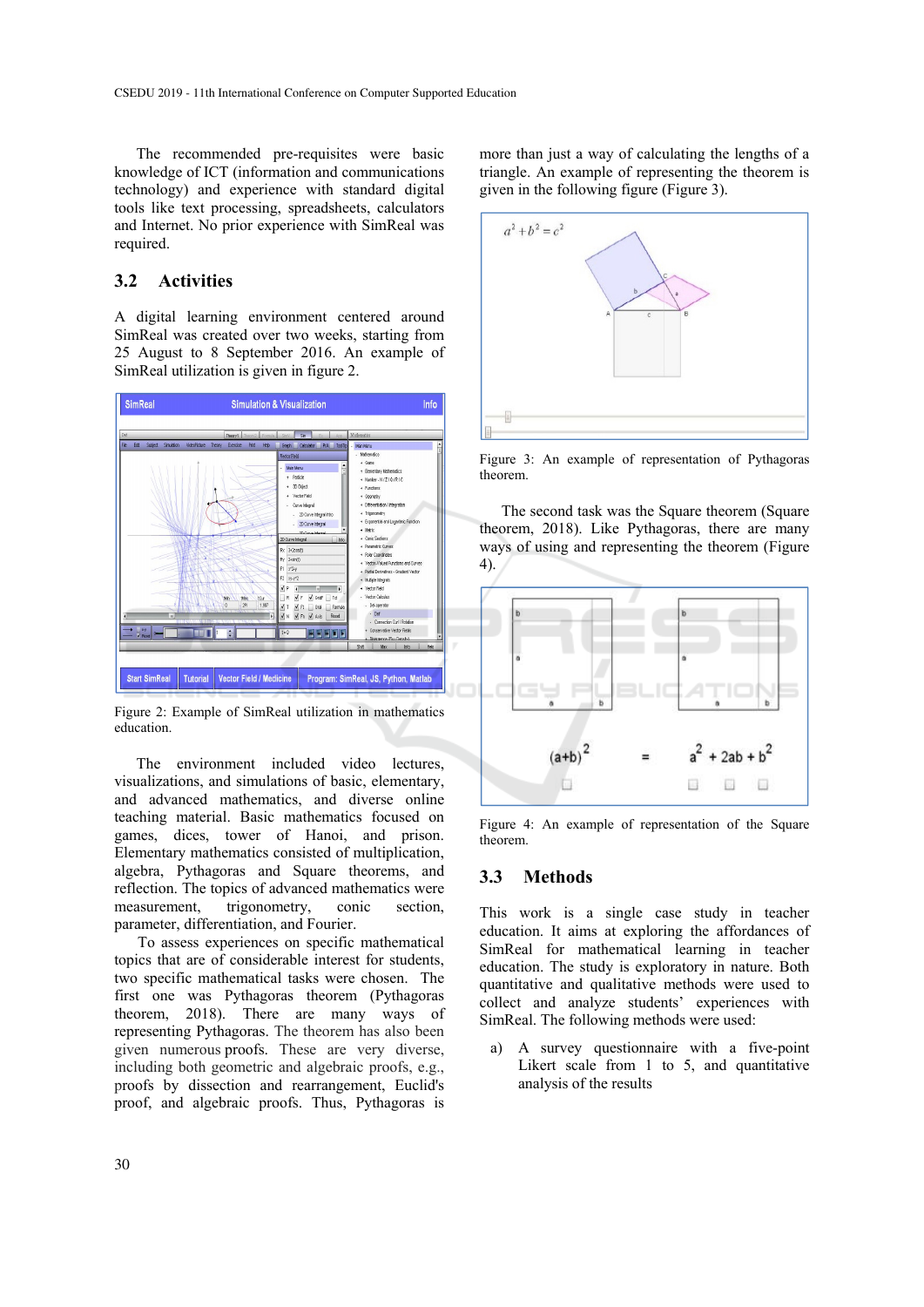- b) Students' comments in their own words to each of the statements of the survey questionnaire
- c) Students' written answers to open-ended questions
- d) Qualitative analysis of students' comments on point b and answers to open-ended questions to point c
- e) Task-based questions on Pythagoras and Square theorem, and programming issues

The design of the survey was guided by the theoretical framework and the research goal. To measure the students' perceptions of SimReal, a survey questionnaire with a five-point Likert scale from 1 to 5 was used, where 1 was coded as the highest and 5 as the lowest  $(1 -$  "Strongly Agree"; 2  $=$  "Agree"; 3 = "Neither Agree nor Disagree"; 4 = "Disagree"; 5= "Strongly Disagree"). The average score (MEAN) was calculated, and the responses to open-ended questions were analyzed qualitatively. The survey included 72 statements that were distributed as follows: Technological affordances (12), pedagogical affordances at the student level (11), classroom level (19), mathematical subject level (9), assessment level (10), and finally sociocultural level (11). The students were asked to respond to the survey using the five-point Likert scale and to comment each of the statements in their own words. In addition, the students were asked to provide written answers in their own words to openended questions. The responses to students' comments to the survey and open-ended questions were analyzed qualitatively.

Of particular importance are task-based questions on Pythagoras and Square theorems to collect data on affordances when students engage with these mathematical tasks. An additional question on programming issues was given to the students to assess the affordances of programming languages for the learning of mathematics. Asking task-based questions provides supplementary information on the affordances of SimReal. This method also provides more nuanced information about the students' experiences with SimReal. The analysis of the data was guided by the specified affordances of the theoretical framework, and opencoding to bring to the fore information that was not covered by the theoretical framework.

## **4 RESULTS**

## **4.1 SimReal Affordances**

The results achieved by means of the survey questionnaires and open-ended questions show that the affordances of SimReal emerge at different educational levels. The affordances are less evident for students from the study programme 1-7. They become more visible at the middle level associated with the study programme 5-10. Affordances come to the fore at the advanced level, and for mathematics education students.

Globally, the vast majority of the students pointed out that SimReal still lacks an easy-friendly interface and that it is not easy to use, to start and to exit. For many students, the tool was accessible anywhere and anyplace, but the navigation through the tool is still not straightforward. On the positive side, SimReal has a ready-made mathematical content, and that the video lessons, simulations, animations, and live streaming are of good quality. This is reflected in many students' responses.

In terms of *pedagogical affordances at the student level*, many students think that SimReal provide real-world tasks, which engage them in mathematical problem solving, particularly when using visualizations to simulate mathematical concepts. Most students think that visualizations are useful to gain mathematical knowledge that is otherwise difficult to acquire, and they liked very much the combination of live streaming of lessons, video lectures, simulations, and animations. Most of the advanced mathematical exercises (trigonometry, differentiation, and conic section) were not difficult for them to understand. Likewise, SimReal provided affordances to explore variation and regularities in the way mathematics is taught, e.g., vary a parameter to see the effect of a graph. The students also think that SimReal is congruent with paper and pencil techniques. On the negative side, most students think that SimReal is not helpful to refresh students' mathematical knowledge.

In terms of *pedagogical affordances at the classroom level*, the majority agreed that they can use SimReal on their own, and that the use of the tool is not completely controlled by the teacher, and, as a result, they do not need much help from the teacher or textbooks to solve exercises. Likewise, most students think that the tool can be used as an alternative or supplement to textbooks and lectures. The tool also facilitates various activities (problem solving, video lectures, live streaming), and several ways of representing mathematical knowledge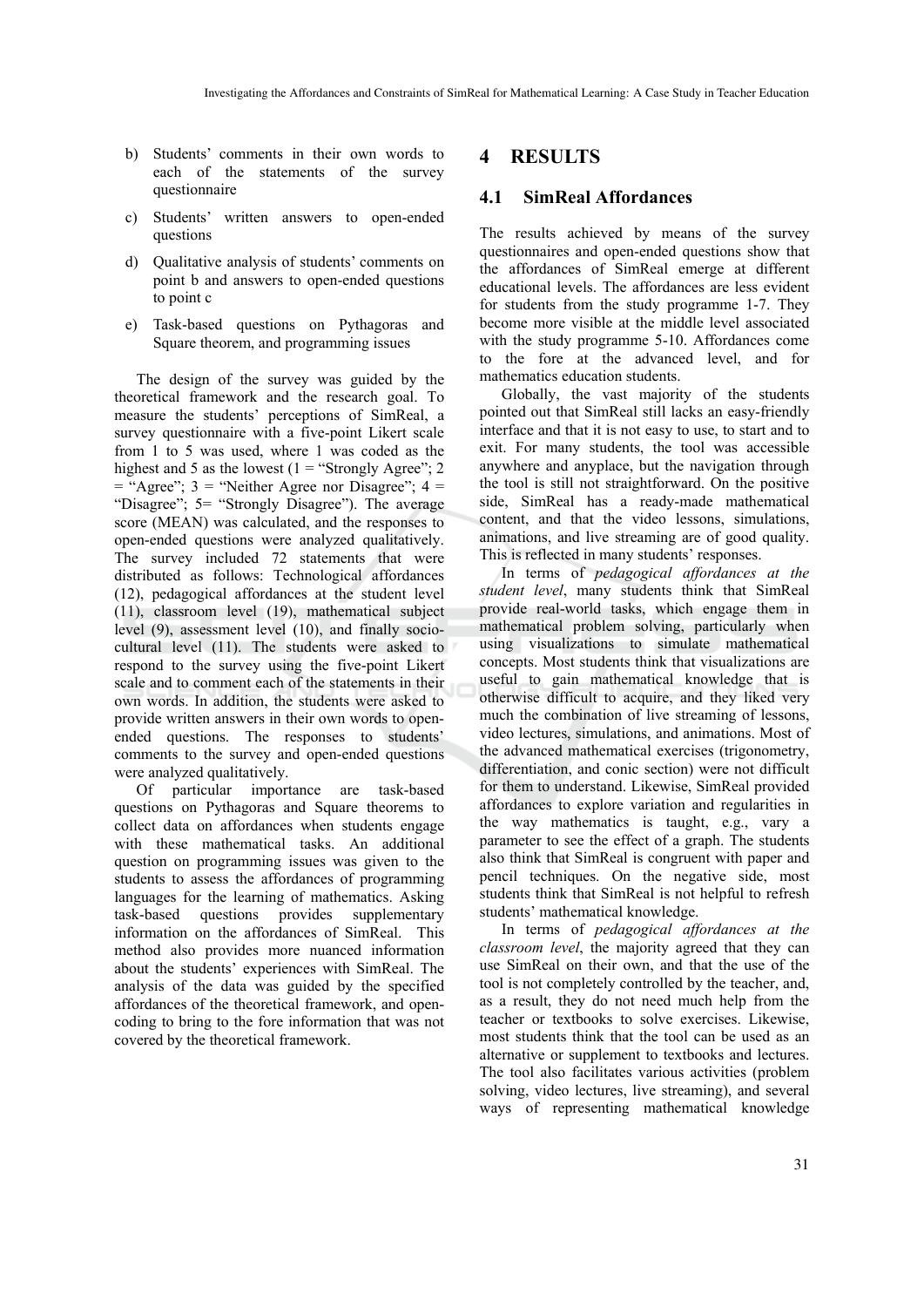(texts, graphs, symbols, animations, visualizations). In terms of differentiation and individualization, many students believe that the level of difficulty of the mathematical tasks is acceptable, but it is relatively difficult to adjust the tool to the students' knowledge level. Even though the degree of autonomy is not very high, it is sufficient to allow students work at their own pace. On the negative side, the vast majority of the students think that SimReal does not support much cooperation or group work, and it does not have collaborative tools integrated into it.

In terms of *pedagogical affordances at the mathematical subject level*, most students agreed that SimReal provides a high quality of mathematical content. Many students also think that SimReal provides real-world applications and tasks that foster reflection, metacognition, and high-level thinking. Likewise, the vast majority found that SimReal is mathematically sound, and that the tool can display correctly mathematical formulas, functions, graphs, numbers, and geometrical figures. On the negative side, the overwhelming majority think that the software tool GeoGegra has a better interface, and it is better to express mathematical concepts. Finally, the combination of mathematics and practical applications in physics is evaluated as useful to gain mathematical understanding.

In terms of *affordances at the assessment level*, most students think that SimReal provides several assessment modes and give directly feedback in form of dynamic animations. This is a clear improvement compared to previous experiments. Likewise, SimReal provides satisfying solutions step-by-step, but not for all tasks. Still, SimReal does not provide several types of feedback, differentiated knowledge on student profiles, several question types, and statistics. Finally, the degree of interaction is evaluated as satisfying.

In terms of *affordances at the socio-cultural level*, most students think that SimReal is an appropriate tool to use in teacher education, but it does not take sufficiently into account the requirement for adapted education. Furthermore, most students believed that SimReal is appropriate to use in secondary schools, and in a lesser degree in middle and primary schools. On the negative side, the vast majority will not continue using video lessons and live streaming to learn mathematics, but some will still be using video simulations in the future. Nevertheless, the vast majority of the students think that the tool enables the teacher to concretize the mathematical subject curriculum.

Summarizing, it worth noting that affordances do not emerge in the same degree for all students. Rather they become actualized in relationship to the participants' knowledge level from the 4 categories of study programmes: Primary teacher education level 1-7 and level 5-10, master programme, and advanced teacher education level 8-13.

## **4.2 Affordances of Pythagoras Theorem**

Students were engaged in 16 different approaches to exploring Pythagoras theorem. These were divided in paper-based (1-9) and SimReal-based approaches (10-16). The students were asked to report on SimReal affordances and critically reflect on their impact on learning Pythagoras by responding to 4 specific questions.

#### *a) If you should choose only one of the 16 different approaches of explaining Pythagoras, which of them would you prefer?*

The students provided a variety of solutions in order of priority according to the perceived affordances of the approaches. One suggestion was 2/5/7/12/15, and 16. Some students chose a sequence of approaches such as 2/3/5, or 2/3, or 7/14. One student provided another set of preferences that are worthwhile to study in details. Firstly, the student decided to use approach 15 as a brief introduction, and then Pythagoras 1, both as a simple presentation of the equation of the theorem and as a first visual proof of the theorem. Then, he suggested to use approach 2 as a general formula and 3 as a more specific or realistic one. The student also suggested a combination of approach 10 (paperbased) and 14 (SimReal-based), but without the written explanation or mathematical formula. Instead, one can start with a given problem such as "find the area of the pool or the area of the baseball field". After having discussed suggestions to approaching the solution, the student can then check the explanation provided by SimReal in terms of written text or mathematical formula. Finally, the student would demonstrate approach 4 using a rigorous proof through the usage of algebraic and geometrical properties. Summarizing, several affordances emerged in this situation: realistic task, pen-paper formulas, SimReal visualizations with written explanations of the theorem, rigorous mathematical proofs of the theorem, and a combination of paper-based and SimReal visualizations.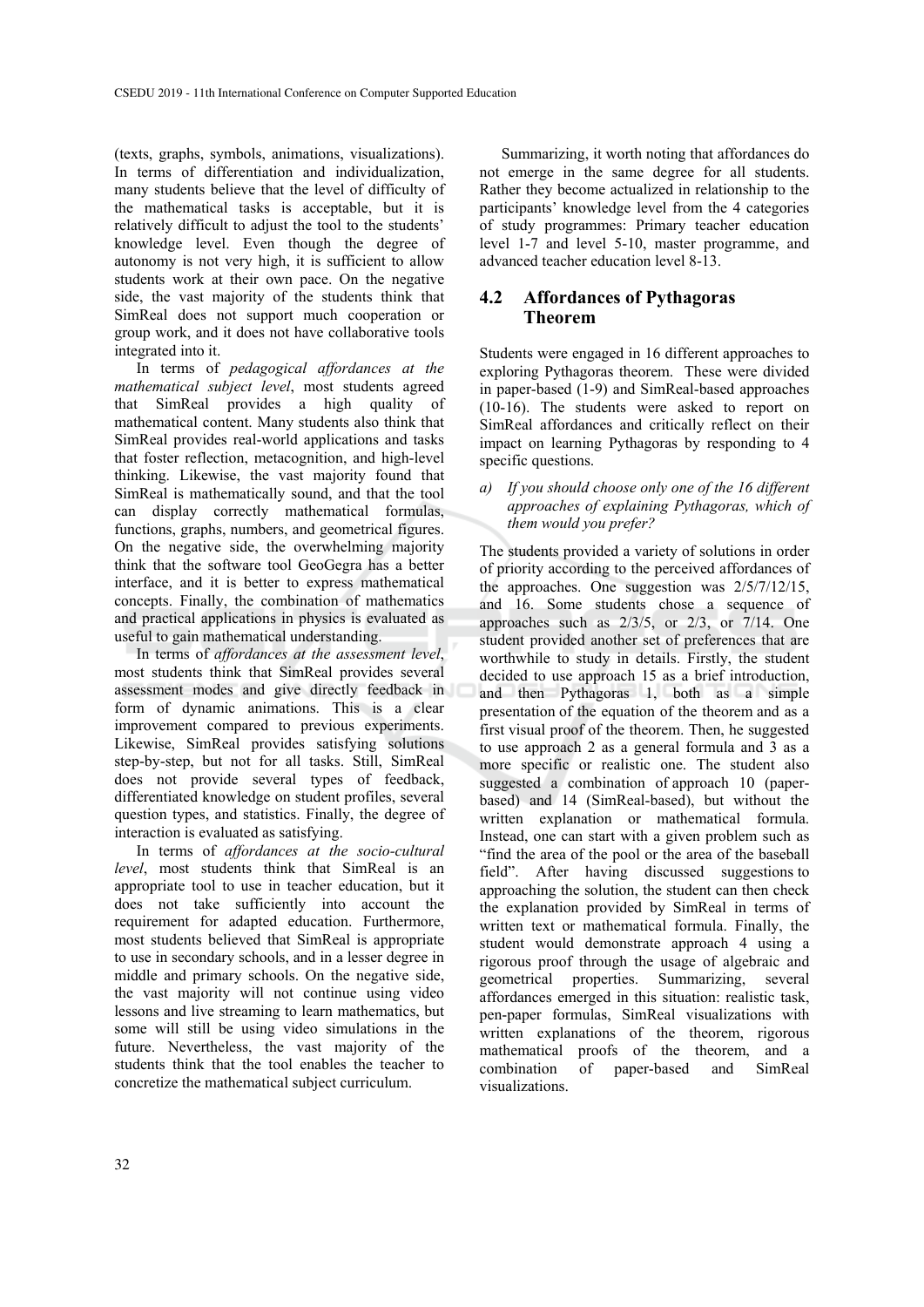*b) If you should combine one of the pen/paper approaches and one of the digital simulations which of them would you prefer?*

The students provided a variety of approaches such as 3/12 and 9/12. As described above, one student combined approach 10 (pen/paper-based) with approach 14 (SimReal-based). After the use of the pen-and-paper solution and an attempt to calculate the blue area of figure 14, the students could try to calculate several areas of the figure. Example 10 and 14 have different approaches and content, but they complement each other in terms of their affordances.

*c) If you should choose the combination of the two approaches 9 and 12, how would you in detail explain Pythagoras?*

A variety of explanations were provided to explain Pythagoras using various elements such as the layout and colors of the figure, the dynamic of the simulation, and mathematical explanations. A good combination of 9 and 12 is as follows. The student starts with 9 (angle  $A=90^\circ$ ), and notes that the pink and the blue area of the bottom square is equal to the other two corresponding square areas (blue and pink). Furthermore, the sum of the blue and pink square areas is equal to the bottom square area, consisting of these two rectangles. Moving on to 12, it is worth mentioning that their area remains unchanged. Before using the SimReal-based simulation, some figures of rectangles on the blackboard would be useful, revising or presenting the formula for the area of the parallelogram. The figures should be of various parallelograms, including interaction with the student by considering different bases each time and different heights. The student concluded that a combination of moving the scroll bar and considering cases on the blackboard depending on the position of the parallelogram and its height. This could be a good reasoning step to explain why the area remains the same. The digital simulation could be used to clarify the question.

*d) Do you think that teaching different ways of Pythagoras by combining pen/paper and SimReal-based simulations would help in the understanding of this topic, or do you think it would be confusing for the students?*

The students think that the combination of pen/paper and SimReal simulations is helpful to understand Pythagoras depending on time and pedagogical constraints, and students' knowledge level as well. They think that it would be positive to use several approaches to teach Pythagoras considering various

students' knowledge levels and learning styles when solving problems. It is therefore important to present mathematical tasks using different ways. By showing a figure describing Pythagoras theorem, the teacher has a good opportunity to explain the mathematical formula in his/her own words, before showing a SimReal simulation of the theorem. This may motivate the students, and stimulate their curiosity. Approach 9 or 3 combined with simulation 12 would give a good effect. In most cases, a good combination of pen/paper and SimReal simulations is preferable, but there may be some confusing cases that make the understanding of the topic more difficult. In those cases, the task should be either pen/paper solution or SimReal simulation, but not both approaches, even though the teaching may be less efficient. As a result, a good way of teaching Pythagoras is a combination of SimReal affordances with paper-pencil solutions.

## **4.3 Affordances of Square Theorem**

Students were engaged in 6 different approaches to exploring the Square theorem. These are divided in paper-based (1-3) and SimReal-based approaches (4- 6). The students were asked to study them and report on their affordances by responding to 4 specific questions.

*a) Pen/paper proofs (1, 2, 3) versus SimReal-based proofs (4,5,6) of the Square theorem*

Most students preferred a combination of pen/paper with SimReal proofs, but those participating in the task should not just passively read the proofs. They should rather take advantage of the dynamic visualizations provided by SimReal. Regarding the Square theorem, the pen-paper approaches 1-2-3 do not necessarily promote students' understanding, because these are based on a more mechanical calculation method. SimReal simulation 4 is good approach for visualizing the theorem. However, the second and third approaches are somewhat tricky to understand geometrically, but still better than just formulas. Therefore, approaches 4-6 should be used to create dynamic images of the Square theorem. Another student preferred pen/paper proofs (1-3) and think that these methods are mostly used to describe algebraic operations and expressions. However, these approaches are important only if the teacher takes a more practical approach to the theorem, and the geometrical SimReal-based approaches could be used to enhance the understanding of the theorem.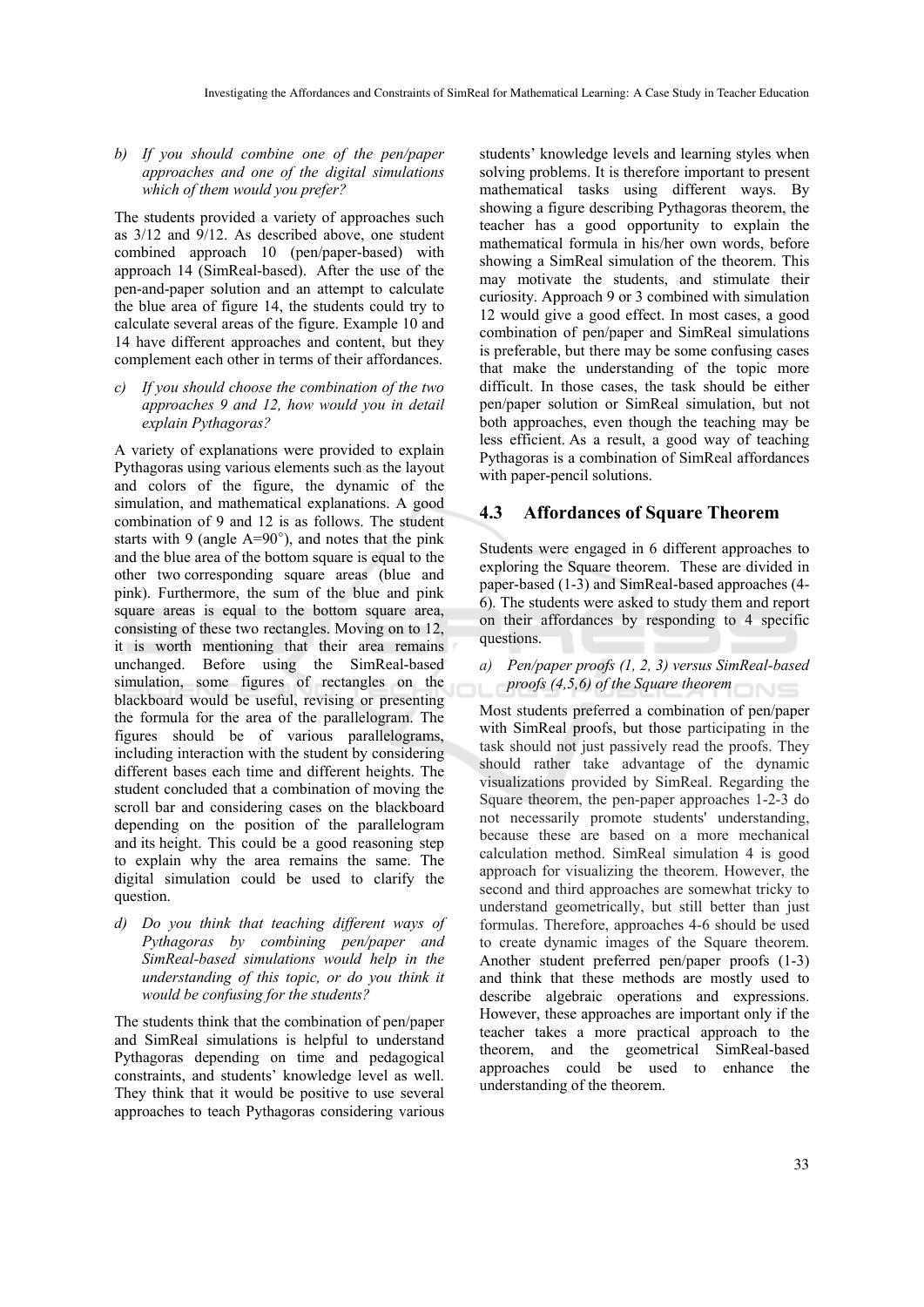#### *b) In what way do you think the use of SimReal can provide a better understanding of the Square theorem?*

The students think that SimReal provides affordances to improve the understanding of the Square theorem by visualizing mathematical concepts. More specifically, one student suggested a quiz, and another a "fill the blanks" exercise, where a student could get a direct result or feedback if the answer is correct or not. Globally, the students think that the digital visualizations are beneficial for visually strong students, considering the fact that upper secondary mathematics becomes more theoretical the higher up the grade, and, as a result, there is less focus on conceptual understanding, and why and how to carry out calculations. Digital simulations can have therefore a positive effect on student learning and help them to see how mathematical formulas work.

#### *c) Give some comments about how you could think to improve either by pen/paper or SimReal the understanding of the Square theorem*

Students provided many ways of improving the understanding of the Square theorem. One solution is giving exercises both with symbols and numbers, but also allowing the use of expansion like  $(a + b)$   $\hat{2}$  $= (a + b) (a + b)$ , until the student becomes familiar with the theorem. The paper-and-pen exercises 1-2-3 show specific procedures on how a student can change and calculate the Square theorem tasks, but the procedures would have been clearer if there was a headline for each example to show how the theorem works. SimReal solutions 4-5-6 have digital simulations with explanations, color coding, and reference to formulas. These cover the Square theorem quite well, and there is no need for improvement. Likewise, SimReal simulations can make it easier for students to see how the formulas work, and this is especially true for the 1st and 2nd approach to the Square theorem.

*d) Do you prefer learning the Square theorem in one way or do you feel a better understanding learning it in different ways?*

As already stated above, most students think that a combination of different approaches is the most appropriate way to provide a better understanding of mathematics, while also being careful not to use several approaches at the same time as this might be counterproductive. They also argued that it is important to see mathematics from different angles. Using new methods to explain the solution to a single problem will give new perspectives about the problem and the corresponding solution, and how these are interrelated. A good example is the figurebased and algebraic proofs of the Square theorem. Showing different point of views of the theorem (like a geometrical one) and applications of the theorem could indeed be very efficient.

Summarizing, a comparison of the results in terms of affordances achieved by means of taskbased questions reveal that these are globally in line those achieved by the survey questionnaire and open-ended questions in terms of pedagogical affordances at the student level. The issues that correspond very well are the usefulness of visualizations for understanding the Square and Pythagoras theorem, the congruence of SimRealbased visualizations with paper-pencil techniques, and a combination of different representations and approaches to the theorems.

## **4.4 Programming Affordances**

Programming has rapidly grown as an innovative approach to learning mathematics at different levels. The topic will become compulsory in schools from the study year 2020. As a result, it is expected to improve SimReal by including programming tasks using Python and other programming languages. Given this consideration, it was worthwhile to ask the students about the affordances of programming.

#### *a) Would it be of interest for you to program your own simulations in teaching mathematics?*

The study reveals that SimReal can provide more affordances in terms of programming mathematical concepts. Basically, most students think that teachers with experience in programming mathematical simulations and visualizations will open a new way of teaching mathematics. For example, a teacher could focus on subjects and tasks that are difficult for the students to comprehend. Another possibility is to program tasks that are not already covered by SimReal, but that are already available online. Most importantly for teachers is the use of different methods to promote understanding and making new connections. Hence, it may be worthwhile to take advantage of simulations and explanations combined with some programming examples so that the knowledge to be learned is presented with various methods.

#### *b) Do you think it would be of interest and help that students program their own simulations?*

The participants think that students would be interested in programming visualizations if they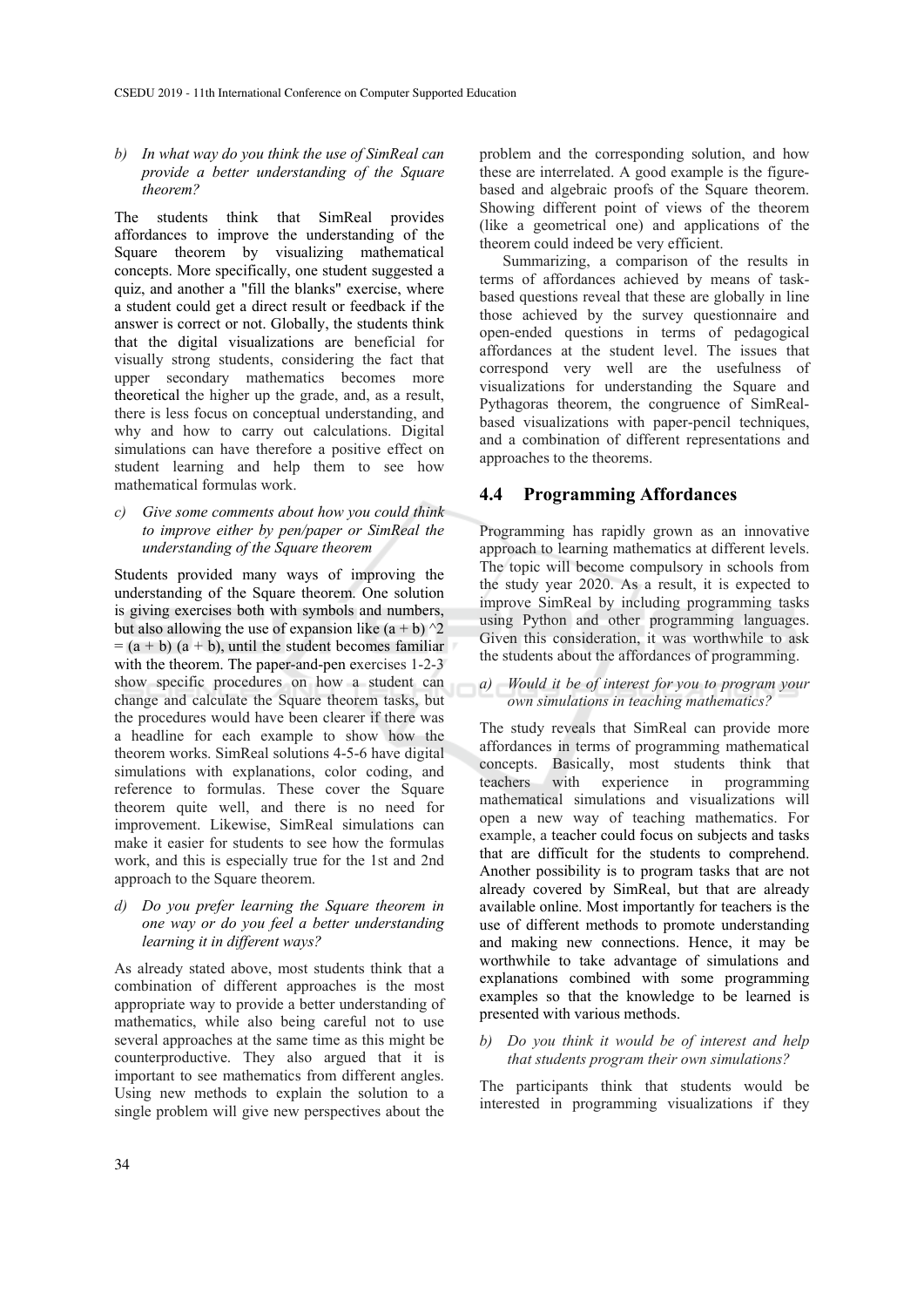have acquired sufficient skills in this matter. This would contribute to enhanced motivation and increased understanding of mathematics, because the students will be forced to fully comprehend mathematics before they could program visualizations. Likewise, it could be of help for the students if they could program their simulations by themselves. However, it is crucial that they focus on the mathematical part of the task rather than programming issues alone. Programming their own simulations could be motivating for those students who are both interested and knowledgeable in programming. This presupposes, however, that the students have understood the mathematics before getting started with programming. Students having difficulties in mathematics should rather spend their time on it. Hence, programming would be helpful if it contributes to the learning of mathematics. Likewise, advanced mathematics requires a higher level of programming knowledge, and it may therefore be necessary to evaluate whether students have sufficient understanding of mathematics to be able to program themselves. Finally, only one student pointed out that he would not spend time on programming, even though he sees an advantage in it. Summarizing, programming mathematical tasks can contribute to the understanding of mathematics, but it is demanding in terms of efforts and time for novice students.

## **5 DISCUSSION**

**SCIENCE AND** 

The purpose of this work is to assess the impact of SimReal affordances on students' mathematical learning in teacher education. The study provided an important amount of empirical data on what students perceived as affordances of SimReal and their impact on learning mathematics at different levels. Although this study does not aim to capture all potential affordances, it is possible to make reasonable interpretations of the results and draw some recommendations for using SimReal in teacher education.

TECHNO

In terms of technological affordances, there is a need for a better and intuitive user interface and navigation for different types of users. From a pedagogical affordance point of view, SimReal affords many students to do mathematics both at the student and classroom level. It provides variation in teaching mathematics, and visualizations are considered as useful to gain mathematical knowledge that is otherwise difficult to acquire. The combination of live streaming of lessons, video

lectures, simulations, and animations is highly valued. Students can work at their own pace, without much interference from the teacher. SimReal also facilitates various activities and several ways of representing knowledge. In terms of affordances, SimReal needs to be better adjusted to the student knowledge levels, and it should provide a better support for group work. Furthermore, there is a need for feedback and review modes, more differentiation and individualization, including the possibility of programming their own videos and visualizations. At the mathematics subject level, the tool has a high quality of mathematical content. Moreover, the mathematical notations are correct and sound.

The study shows that the affordances of SimReal make mathematics easier to understand, because these provide a concrete way of making mathematical concepts more dynamic. In addition, SimReal provides a huge variation of visualization examples for the teacher to use in classroom, e.g., SimReal can support the understanding of Square and Pythagoras theorems by visualizing the dynamic behavior of the theorems. Nevertheless, a combination of pen and paper, digital visualizations, and chalk-blackboard could be more efficient to teach mathematics than just SimReal alone. Moreover, the students think that videos can speed up the interest and motivation for doing mathematics. Videos could be used as a supplement to mathematics on the blackboard and paper-pencil, and as an alternative way of sharing knowledge and explaining mathematics. Videos are especially important because these are one of the main sources of information for young students. Most students also think that programming mathematical tasks can provide more affordances for the learning of mathematics.

Moreover, many students think that the tool is appropriate to use in teacher education and upper secondary school level, and it enables to concretize the curriculum. At the assessment level, works need to be done to improve the feedback function.

Summarizing, the theoretical framework has proven to be useful to address the affordances of SimReal and their impact on mathematical learning in teacher education. Nevertheless, the research literature reveals that the concept of affordances can be reconceptualised and extended by considering ontological issues (Burlamaqui and Dong, 2015). As already stated, affordances are not properties that exist objectively. Rather affordances emerge in the socio-cultural context of the classroom, where a number of other artifacts and their affordances interact with SimReal, e.g., paper-pencil, black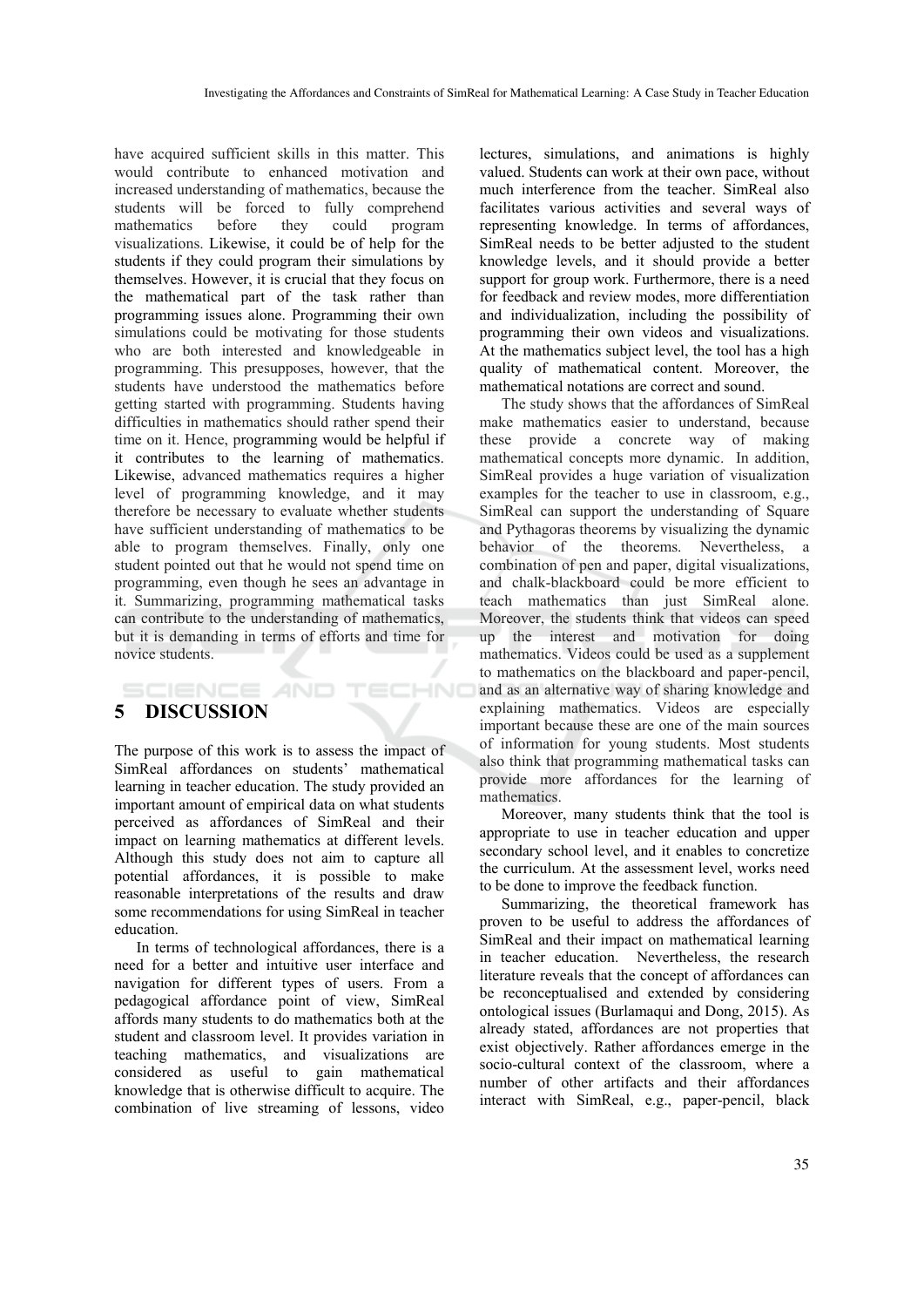board, textbooks, Smart Phones, Power Point slides, mathematical tasks and their representations, etc. A reconceptualization of the concept of affordances needs to take in consideration new and more powerful theories such as Actor-Network Theory (ANT), which does not consider technology simply as a tool, but rather as an actor with agency that serves to reorganize human thinking (Latour, 2005). In this regard, Wright and Parchoma (2011) criticized the value of affordances, and proposed Actor-Network-Theory as an alternative framework that may contribute to greater critical consideration of the use of the concept "affordances". The theory of assemblage may also contribute to the understanding of affordances and its relationship to mathematical learning, which is understood as "an indeterminate act of assembling various kinds of agencies rather than a trajectory that ends in the acquiring of fixed objects of knowledge" (De Freitas and Sinclair, 2014, p. 52). Moreover, Withagen, et al. (2017) argued that affordances are not mere possibilities for action, but can also have the potential to solicit actions. Hence, the concept of agency can contribute to a better understanding of affordances.

## **6 CONCLUSIONS**

The purpose of this article is to assess the affordances of SimReal for mathematical learning in teacher education by asking students to respond to a survey questionnaire and open-ended questions. In addition, the students had the opportunity to comment the items of the survey in their own words. Task-based questions were also used to provide more nuanced information about the students' engagement with the Pythagoras and Square theorem, and their views on programming affordances as well. The data collected by means of these methods provided an important amount of information that gave a better sense and interpretation of the results achieved in this study. Even though, the results are promising, it is still difficult to generalize the findings because of the small sample size  $(N=15)$ . In fact, amongst this sample size there is already variance with regard to the different primary teacher education levels. However, it would have better for the research study to have less variance with such a small sample size and ensure that one or two of those groups have a larger representation.

In future studies, students' recommendations will be considered to improve the teaching of

mathematics with SimReal. In terms of technological affordances, there is a need for a better and intuitive user interface and navigation for different type of users. In terms of pedagogical affordances, there is a need for better feedback and review modes, more differentiation and individualization, and the possibility of programming their own videos and visualizations. The concept of affordances will be refined by considering other theories, such as Action-Network Theory, agency, and assemblage theory. It is also planned to look at students' learning styles, for example between visual and verbal students. Finally, the data collection and analysis methods will be improved to ensure more validity and reliability.

## **AKNOWLEGMENTS**

This research was supported by MatRIC – *The Centre for Research, Innovation and Coordination of Mathematics Teaching*, project number 150401. I would like to express my special appreciation and thanks to Per Henrik Hogstad, and his involvement and great support in the design and teaching of mathematics using SimReal.

#### **REFERENCES**

- Burlamaqui, L., Dong, A., 2015. The use and misuse of the concept of affordance. In J.S. Gero, S. Hanna (Eds.). *Design Computing and Cognition*. Berlin. Springer.
- Brekke, M., Hogstad, P.H., 2010. New teaching methods Using computer technology in physics, mathematics, and computer science. *International Journal of Digital Society* (IJDS), *1*(1), 17-24.
- Brousseau, G., 1997. *Theory of didactical situations in mathematics.* Boston. Kluwer Academic Publishers*.*
- Chiappini, G., 2013. Cultural affordances of digital artifacts in the teaching and learning of mathematics. *Proceedings of ICTMT11*.
- De Freitas, E., Sinclair, N., 2014. *Mathematics and the body: Material entanglements in the classroom*. New York. Cambridge University Press.
- DeLanda, E., 2013. *Intensive science and virtual Philosophy.* New York*.* Bloomsbury Academic.
- Gautestad, H.V., 2015*.* Use of SimReal+ in mathematics at the university level. A case study of teacher's orchestrations in relation to the usefulness of the tool for students [Original title (in Norwegian): *SimReal+ i matematikkundervisning på universitetsnivå: En studie av lærerens orkestreringer i relasjon til verktøyets nytteverdi for studentene*. Master thesis. Kristiansand, Norway. University of Agder.